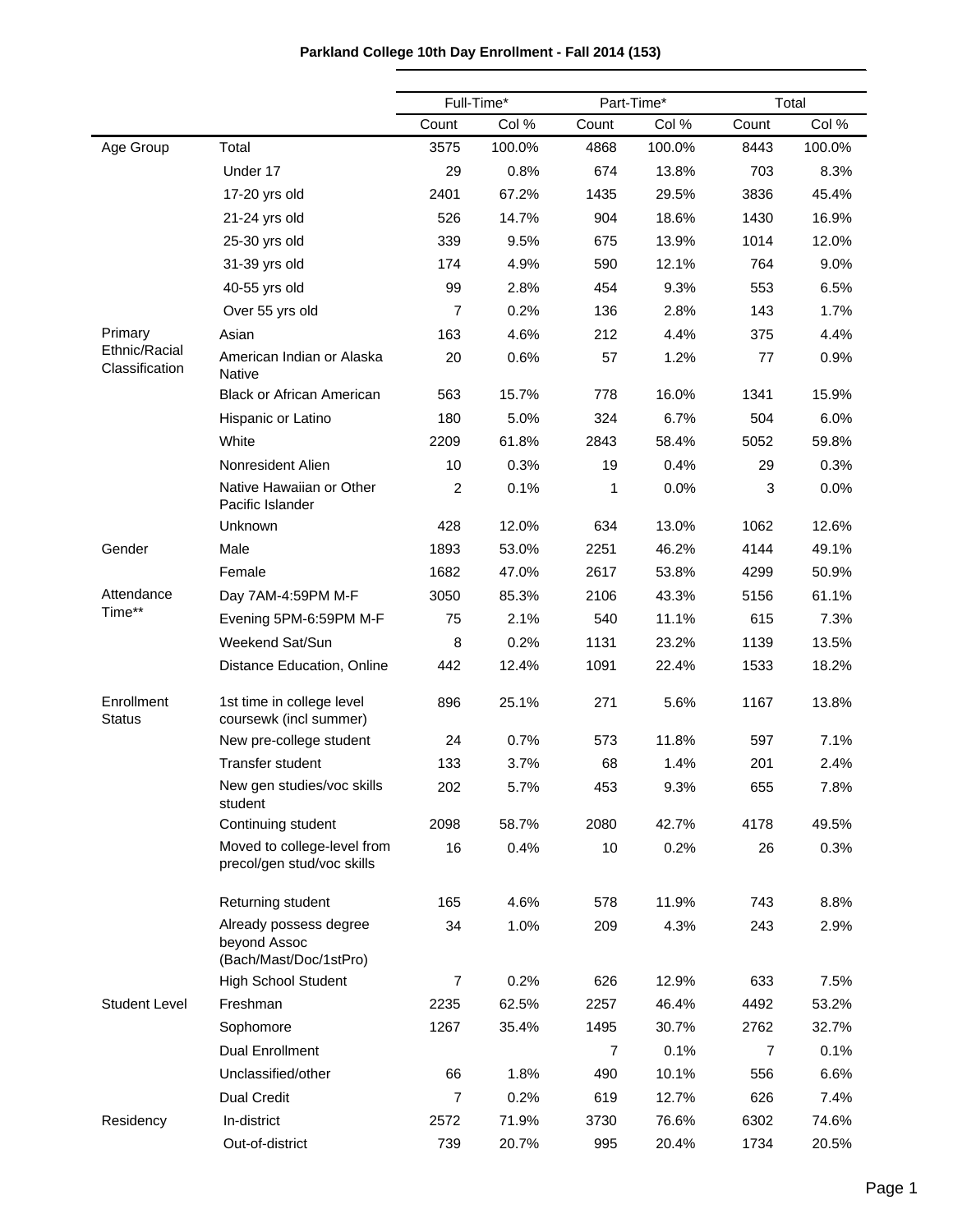|                         |                                                  | Full-Time*     |        | Part-Time*     |        |       | Total  |
|-------------------------|--------------------------------------------------|----------------|--------|----------------|--------|-------|--------|
|                         |                                                  | Count          | Col %  | Count          | Col %  | Count | Col %  |
|                         | Out-of-state                                     | 69             | 1.9%   | 44             | 0.9%   | 113   | 1.3%   |
|                         | <b>Foreign Country</b>                           | 195            | 5.5%   | 99             | 2.0%   | 294   | 3.5%   |
| <b>Student Intent</b>   | Prepare for transfer                             | 187            | 5.2%   | 265            | 5.4%   | 452   | 5.4%   |
|                         | Improve skills for present<br>iob                | 14             | 0.4%   | 97             | 2.0%   | 111   | 1.3%   |
|                         | Prepare for job immediately<br>after com college | 68             | 1.9%   | 193            | 4.0%   | 261   | 3.1%   |
|                         | Prepare for GED/improve<br>basic ac skills       | 2              | 0.1%   | 271            | 5.6%   | 273   | 3.2%   |
|                         | Personal interest - not<br>career oriented       | 11             | 0.3%   | 77             | 1.6%   | 88    | 1.0%   |
|                         | Other or unknown                                 | 3293           | 92.1%  | 3965           | 81.5%  | 7258  | 86.0%  |
| Enrollment<br>Objective | Complete one or several<br>courses               | 121            | 3.4%   | 2249           | 46.2%  | 2370  | 28.1%  |
|                         | Complete a Certificate                           | 86             | 2.4%   | 221            | 4.5%   | 307   | 3.6%   |
|                         | Complete Assoc degree                            | 3368           | 94.2%  | 2398           | 49.3%  | 5766  | 68.3%  |
| <b>Transfer Plans</b>   | NOT planning transfer                            | 3388           | 94.8%  | 4603           | 94.6%  | 7991  | 94.6%  |
|                         | YES, planning transfer                           | 187            | 5.2%   | 265            | 5.4%   | 452   | 5.4%   |
| <b>Highest Degree</b>   | Assoc Deg                                        | 29             | 0.8%   | 82             | 1.7%   | 111   | 1.3%   |
| Earned                  | <b>Bachelor Deg</b>                              | 28             | 0.8%   | 162            | 3.3%   | 190   | 2.3%   |
|                         | Certificate                                      | 19             | 0.5%   | 39             | 0.8%   | 58    | 0.7%   |
|                         | Doctoral                                         | $\mathbf{1}$   | 0.0%   | 11             | 0.2%   | 12    | 0.1%   |
|                         | <b>GED</b>                                       | 59             | 1.7%   | 107            | 2.2%   | 166   | 2.0%   |
|                         | High School Dip                                  | 3138           | 87.8%  | 3429           | 70.4%  | 6567  | 77.8%  |
|                         | Master Deg                                       | 4              | 0.1%   | 34             | 0.7%   | 38    | 0.5%   |
|                         | None                                             | $\overline{7}$ | 0.2%   | 626            | 12.9%  | 633   | 7.5%   |
|                         | Other                                            | 21             | 0.6%   | 58             | 1.2%   | 79    | 0.9%   |
|                         | <b>First Prof</b>                                | 1              | 0.0%   | $\overline{2}$ | 0.0%   | 3     | 0.0%   |
|                         | Passed one college-level<br>course               | 268            | 7.5%   | 318            | 6.5%   | 586   | 6.9%   |
|                         | Total                                            | 3575           | 100.0% | 4868           | 100.0% | 8443  | 100.0% |

\*\*Time of Attendance accounts for majority of student's course enrollment.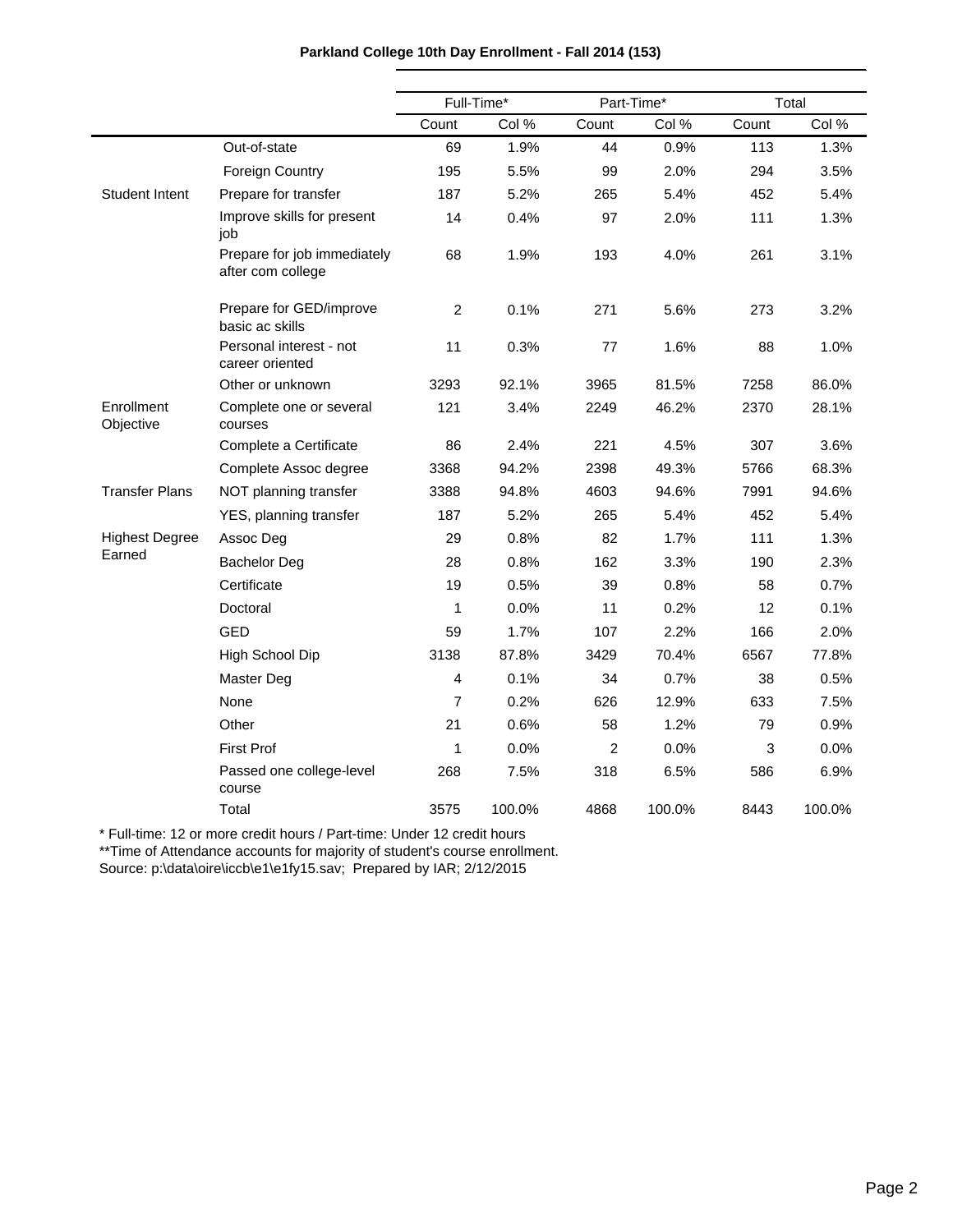|              |                           | Full-Time* |        | Part-Time* |        | Total |        |
|--------------|---------------------------|------------|--------|------------|--------|-------|--------|
|              |                           | Count      | Col %  | Count      | Col %  | Count | Col %  |
| Athletic Aid | Total                     | 3575       | 100.0% | 4868       | 100.0% | 8443  | 100.0% |
|              | No Financial Assistance   | 3424       | 95.8%  | 4868       | 100.0% | 8292  | 98.2%  |
|              | Scholarship Athlete       | 151        | 4.2%   |            |        | 151   | 1.8%   |
| Sport with   | Not a Scholarship Athlete | 3424       | 95.8%  | 4868       | 100.0% | 8292  | 98.2%  |
| Athletic Aid | <b>Basketball</b>         | 24         | 0.7%   |            |        | 24    | 0.3%   |
|              | Baseball (not soft)       | 48         | 1.3%   |            |        | 48    | 0.6%   |
|              | All other sports          | 79         | 2.2%   |            |        | 79    | 0.9%   |
|              | Total                     | 3575       | 100.0% | 4868       | 100.0% | 8443  | 100.0% |

## **Parkland College 10th Day Enrollment - Fall 2014 (153)**

\* Full-time: 12 or more credit hours / Part-time: Under 12 credit hours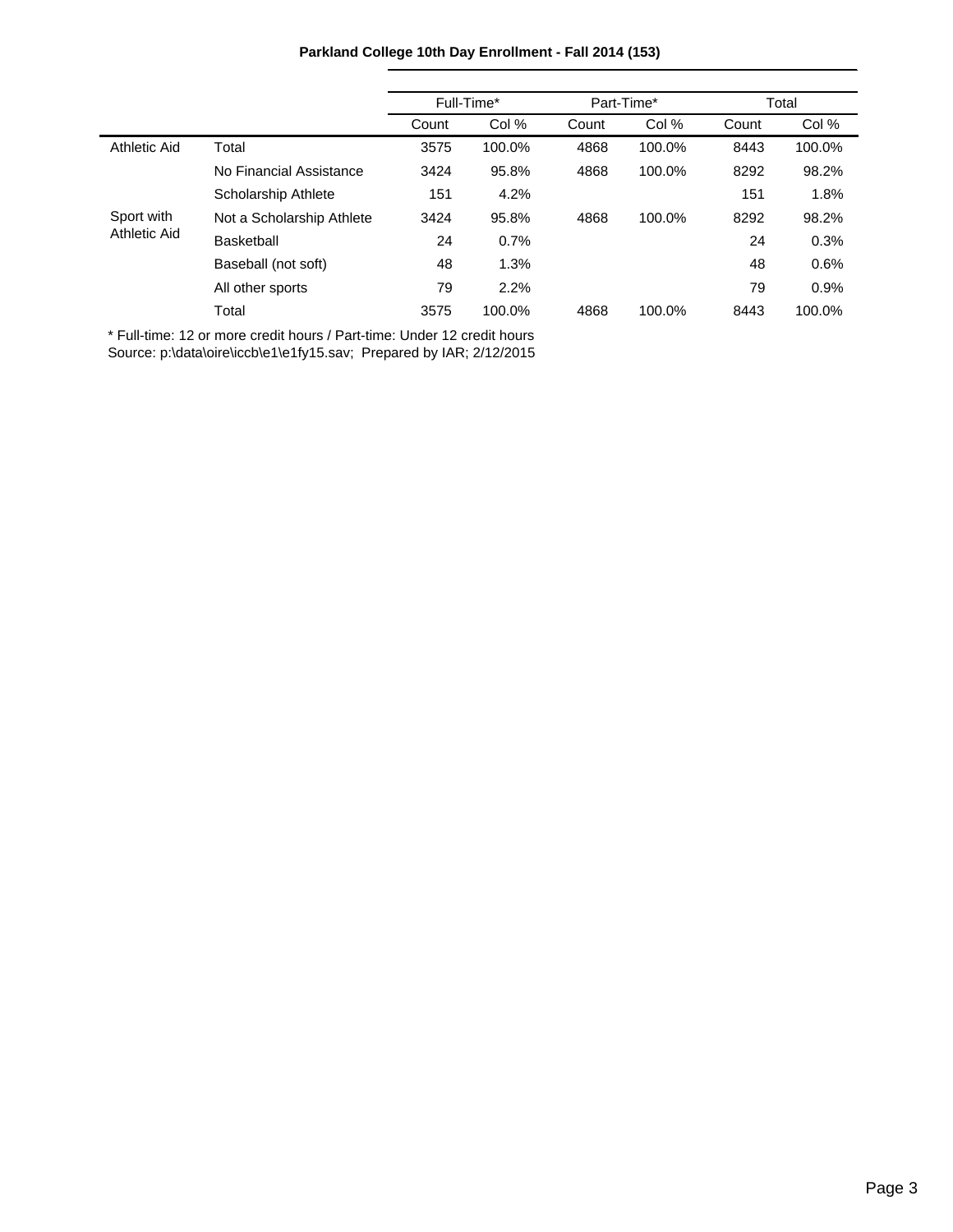|        |               | Full-Time*              |       |                           | Part-Time* |                           | Total |  |
|--------|---------------|-------------------------|-------|---------------------------|------------|---------------------------|-------|--|
|        |               | Count                   | Col % | Count                     | Col %      | Count                     | Col % |  |
| County | Adams         | 8                       | 0.2%  | 14                        | 0.3%       | 22                        | 0.3%  |  |
|        | Alexander     | $\overline{c}$          | 0.1%  | $\mathbf{1}$              | 0.0%       | $\ensuremath{\mathsf{3}}$ | 0.0%  |  |
|        | <b>Bond</b>   | $\overline{\mathbf{4}}$ | 0.1%  | $\mathbf{1}$              | 0.0%       | $\sqrt{5}$                | 0.1%  |  |
|        | Boone         | $\overline{a}$          | 0.1%  |                           |            | $\boldsymbol{2}$          | 0.0%  |  |
|        | Brown         | 1                       | 0.0%  | $\overline{c}$            | 0.0%       | $\ensuremath{\mathsf{3}}$ | 0.0%  |  |
|        | <b>Bureau</b> | $\overline{\mathbf{4}}$ | 0.1%  | 5                         | 0.1%       | $\boldsymbol{9}$          | 0.1%  |  |
|        | Calhoun       | $\overline{a}$          | 0.1%  | $\mathbf{1}$              | 0.0%       | $\ensuremath{\mathsf{3}}$ | 0.0%  |  |
|        | Carroll       | 1                       | 0.0%  | $\overline{c}$            | 0.0%       | 3                         | 0.0%  |  |
|        | Cass          | 3                       | 0.1%  |                           |            | $\mathbf{3}$              | 0.0%  |  |
|        | Champaign     | 1790                    | 50.1% | 2834                      | 58.2%      | 4624                      | 54.8% |  |
|        | Christian     | 5                       | 0.1%  | 6                         | 0.1%       | 11                        | 0.1%  |  |
|        | Clark         | 3                       | 0.1%  | $\overline{c}$            | 0.0%       | $\sqrt{5}$                | 0.1%  |  |
|        | Clay          | 3                       | 0.1%  |                           |            | $\ensuremath{\mathsf{3}}$ | 0.0%  |  |
|        | Clinton       | 1                       | 0.0%  | 4                         | 0.1%       | $\sqrt{5}$                | 0.1%  |  |
|        | Coles         | 17                      | 0.5%  | 32                        | 0.7%       | 49                        | 0.6%  |  |
|        | Cook          | 281                     | 7.9%  | 440                       | 9.0%       | 721                       | 8.5%  |  |
|        | Crawford      | 1                       | 0.0%  | $\mathbf{1}$              | 0.0%       | $\boldsymbol{2}$          | 0.0%  |  |
|        | Cumberland    | 5                       | 0.1%  | 4                         | 0.1%       | $\boldsymbol{9}$          | 0.1%  |  |
|        | De Kalb       | 8                       | 0.2%  | 4                         | 0.1%       | 12                        | 0.1%  |  |
|        | De Witt       | 46                      | 1.3%  | 42                        | 0.9%       | 88                        | 1.0%  |  |
|        | Douglas       | 171                     | 4.8%  | 189                       | 3.9%       | 360                       | 4.3%  |  |
|        | Du Page       | 34                      | 1.0%  | 36                        | 0.7%       | 70                        | 0.8%  |  |
|        | Edgar         | 15                      | 0.4%  | 16                        | 0.3%       | 31                        | 0.4%  |  |
|        | Effingham     | 11                      | 0.3%  | 12                        | 0.2%       | 23                        | 0.3%  |  |
|        | Fayette       | $\overline{c}$          | 0.1%  |                           |            | $\overline{c}$            | 0.0%  |  |
|        | Ford          | 120                     | 3.4%  | 138                       | 2.8%       | 258                       | 3.1%  |  |
|        | Franklin      |                         |       | 6                         | 0.1%       | 6                         | 0.1%  |  |
|        | Fulton        | 1                       | 0.0%  | 4                         | 0.1%       | $\,$ 5 $\,$               | 0.1%  |  |
|        | Gallatin      | 1                       | 0.0%  |                           |            | 1                         | 0.0%  |  |
|        | Greene        | $\overline{a}$          | 0.1%  |                           |            | $\boldsymbol{2}$          | 0.0%  |  |
|        | Grundy        | $\boldsymbol{7}$        | 0.2%  | $\overline{c}$            | 0.0%       | $\boldsymbol{9}$          | 0.1%  |  |
|        | Hamilton      |                         |       | $\mathbf{1}$              | 0.0%       | $\mathbf{1}$              | 0.0%  |  |
|        | Hancock       |                         |       | $\mathbf{1}$              | 0.0%       | 1                         | 0.0%  |  |
|        | Henry         | $\overline{c}$          | 0.1%  | $\overline{c}$            | 0.0%       | $\overline{\mathbf{4}}$   | 0.0%  |  |
|        | Iroquois      | 112                     | 3.1%  | 79                        | 1.6%       | 191                       | 2.3%  |  |
|        | Jackson       | $\overline{a}$          | 0.1%  | $\ensuremath{\mathsf{3}}$ | 0.1%       | $\sqrt{5}$                | 0.1%  |  |
|        | Jasper        |                         |       | $\overline{c}$            | 0.0%       | $\overline{c}$            | 0.0%  |  |
|        | Jefferson     | 3                       | 0.1%  | $\overline{c}$            | 0.0%       | $\sqrt{5}$                | 0.1%  |  |
|        | Jersey        | $\overline{a}$          | 0.1%  | $\overline{c}$            | 0.0%       | $\overline{\mathbf{4}}$   | 0.0%  |  |
|        | Jo Daviess    |                         |       | $\overline{c}$            | 0.0%       | $\boldsymbol{2}$          | 0.0%  |  |
|        | Kane          | 11                      | 0.3%  | 23                        | 0.5%       | 34                        | 0.4%  |  |
|        | Kankakee      | 28                      | 0.8%  | 22                        | 0.5%       | 50                        | 0.6%  |  |
|        | Kendall       | 4                       | 0.1%  | $\overline{\mathbf{4}}$   | 0.1%       | 8                         | 0.1%  |  |
|        | Knox          | 3                       | 0.1%  | 4                         | 0.1%       | $\overline{7}$            | 0.1%  |  |

**Parkland College 10th Day Enrollment - Fall 2014 (153)**

 $\overline{\phantom{0}}$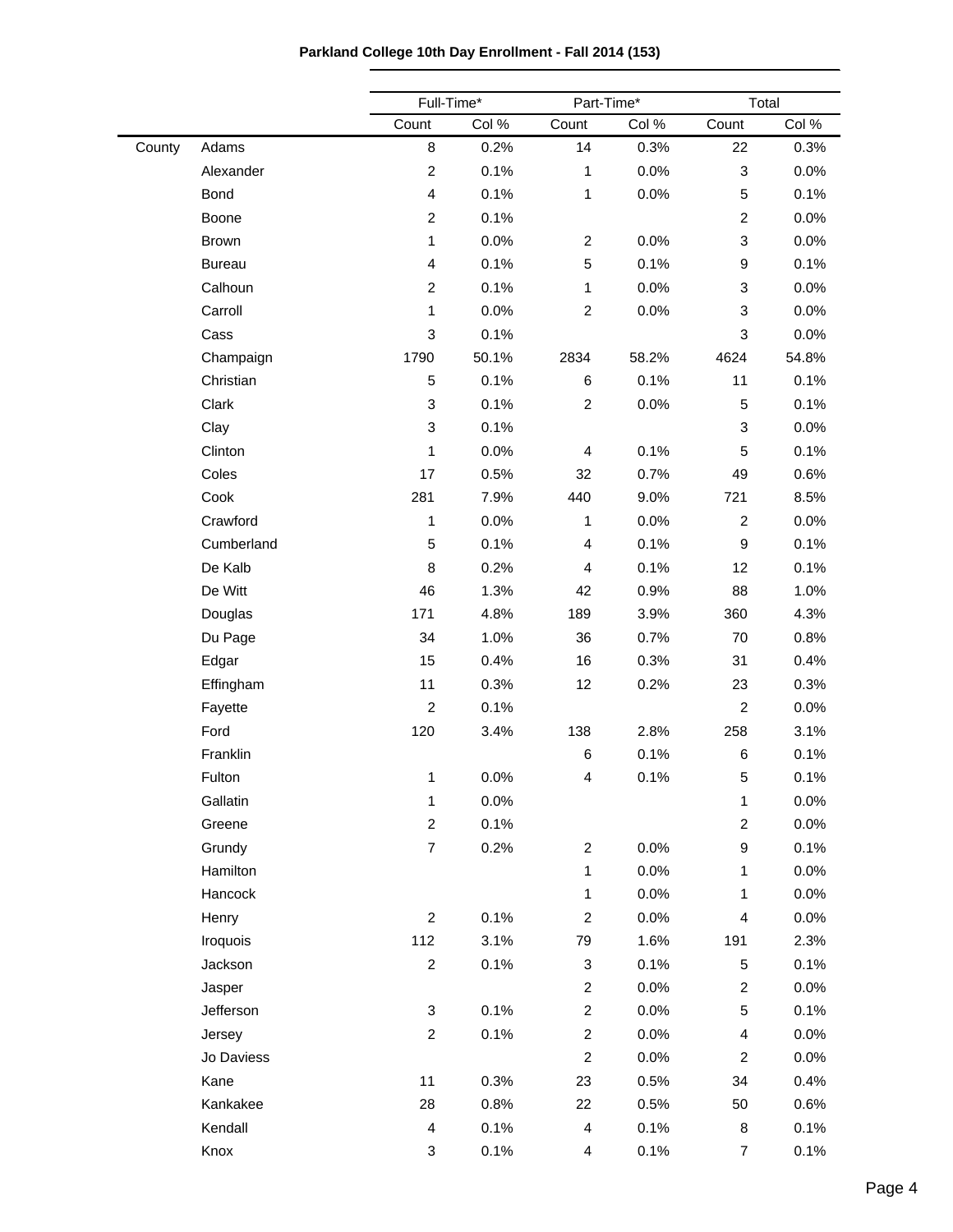|  |  | Parkland College 10th Day Enrollment - Fall 2014 (153) |  |
|--|--|--------------------------------------------------------|--|
|--|--|--------------------------------------------------------|--|

|              | Full-Time*                |         | Part-Time*                |         | Total                   |       |  |
|--------------|---------------------------|---------|---------------------------|---------|-------------------------|-------|--|
|              | Count                     | Col %   | Count                     | Col %   | Count                   | Col % |  |
| Lake         | 24                        | 0.7%    | 35                        | 0.7%    | 59                      | 0.7%  |  |
| La Salle     | 13                        | 0.4%    | 11                        | 0.2%    | 24                      | 0.3%  |  |
| Lawrence     | $\boldsymbol{2}$          | 0.1%    |                           |         | $\overline{c}$          | 0.0%  |  |
| Lee          | $\overline{4}$            | 0.1%    | $\overline{4}$            | 0.1%    | 8                       | 0.1%  |  |
| Livingston   | 48                        | 1.3%    | 69                        | 1.4%    | 117                     | 1.4%  |  |
| Logan        | $\overline{7}$            | 0.2%    | $\overline{4}$            | 0.1%    | 11                      | 0.1%  |  |
| McDonough    | $\overline{4}$            | 0.1%    | $\overline{7}$            | 0.1%    | 11                      | 0.1%  |  |
| McHenry      | 8                         | 0.2%    | 13                        | 0.3%    | 21                      | 0.2%  |  |
| McLean       | 92                        | 2.6%    | 114                       | 2.3%    | 206                     | 2.4%  |  |
| Macon        | 34                        | 1.0%    | 33                        | 0.7%    | 67                      | 0.8%  |  |
| Macoupin     | $\overline{\mathbf{4}}$   | 0.1%    | $\ensuremath{\mathsf{3}}$ | 0.1%    | $\overline{7}$          | 0.1%  |  |
| Madison      | $\sqrt{5}$                | 0.1%    | $\bf 8$                   | 0.2%    | 13                      | 0.2%  |  |
| Marion       | 1                         | 0.0%    | $\sqrt{5}$                | 0.1%    | 6                       | 0.1%  |  |
| Marshall     |                           |         | $\mathbf{1}$              | 0.0%    | $\mathbf{1}$            | 0.0%  |  |
| Mason        | 1                         | 0.0%    | $\boldsymbol{2}$          | 0.0%    | 3                       | 0.0%  |  |
| Massac       |                           |         | $\mathbf{1}$              | 0.0%    | 1                       | 0.0%  |  |
| Menard       | 1                         | 0.0%    | $\boldsymbol{2}$          | 0.0%    | 3                       | 0.0%  |  |
| Mercer       | 1                         | 0.0%    |                           |         | $\mathbf{1}$            | 0.0%  |  |
| Monroe       | 3                         | 0.1%    | $\mathbf{1}$              | 0.0%    | 4                       | 0.0%  |  |
| Montgomery   | 1                         | 0.0%    | $\boldsymbol{2}$          | 0.0%    | 3                       | 0.0%  |  |
| Morgan       | 3                         | 0.1%    | $\overline{7}$            | 0.1%    | 10                      | 0.1%  |  |
| Moultrie     | $\overline{4}$            | 0.1%    | 11                        | 0.2%    | 15                      | 0.2%  |  |
| Ogle         | $\overline{4}$            | 0.1%    | $\ensuremath{\mathsf{3}}$ | 0.1%    | $\overline{7}$          | 0.1%  |  |
| Peoria       | 12                        | 0.3%    | 12                        | 0.2%    | 24                      | 0.3%  |  |
| Perry        |                           |         | $\mathbf{1}$              | 0.0%    | $\mathbf{1}$            | 0.0%  |  |
| Piatt        | 153                       | 4.3%    | 176                       | 3.6%    | 329                     | 3.9%  |  |
| Pike         | 1                         | 0.0%    |                           |         | 1                       | 0.0%  |  |
| Putnam       | 3                         | 0.1%    |                           |         | 3                       | 0.0%  |  |
| Randolph     | $\overline{c}$            | 0.1%    | $\overline{4}$            | 0.1%    | 6                       | 0.1%  |  |
| Rock Island  | $\ensuremath{\mathsf{3}}$ | 0.1%    | $\overline{7}$            | 0.1%    | 10                      | 0.1%  |  |
| St. Clair    | $\mathbf 5$               | 0.1%    | 18                        | 0.4%    | 23                      | 0.3%  |  |
| Saline       | $\overline{c}$            | 0.1%    | $\mathbf{1}$              | 0.0%    | 3                       | 0.0%  |  |
| Sangamon     | 16                        | 0.4%    | $30\,$                    | 0.6%    | 46                      | 0.5%  |  |
| Schuyler     |                           |         | $\mathbf{1}$              | 0.0%    | $\mathbf{1}$            | 0.0%  |  |
| Scott        | $\overline{c}$            | 0.1%    |                           |         | $\overline{c}$          | 0.0%  |  |
| Shelby       | $\overline{c}$            | 0.1%    | 6                         | 0.1%    | 8                       | 0.1%  |  |
| <b>Stark</b> |                           |         | $\overline{c}$            | 0.0%    | $\overline{c}$          | 0.0%  |  |
| Stephenson   | $\overline{c}$            | 0.1%    | $\overline{\mathbf{4}}$   | 0.1%    | 6                       | 0.1%  |  |
| Tazewell     | $\,6$                     | 0.2%    | 8                         | 0.2%    | 14                      | 0.2%  |  |
| Union        | 1                         | 0.0%    |                           |         | 1                       | 0.0%  |  |
| Vermilion    | 63                        | 1.8%    | $90\,$                    | 1.8%    | 153                     | 1.8%  |  |
| Wabash       |                           |         | $\mathbf{1}$              | 0.0%    | $\mathbf{1}$            | 0.0%  |  |
| Warren       | $\mathbf{1}$              | $0.0\%$ | 1                         | $0.0\%$ | $\overline{\mathbf{c}}$ | 0.0%  |  |
| Washington   |                           |         | $\mathbf{1}$              | 0.0%    | $\mathbf{1}$            | 0.0%  |  |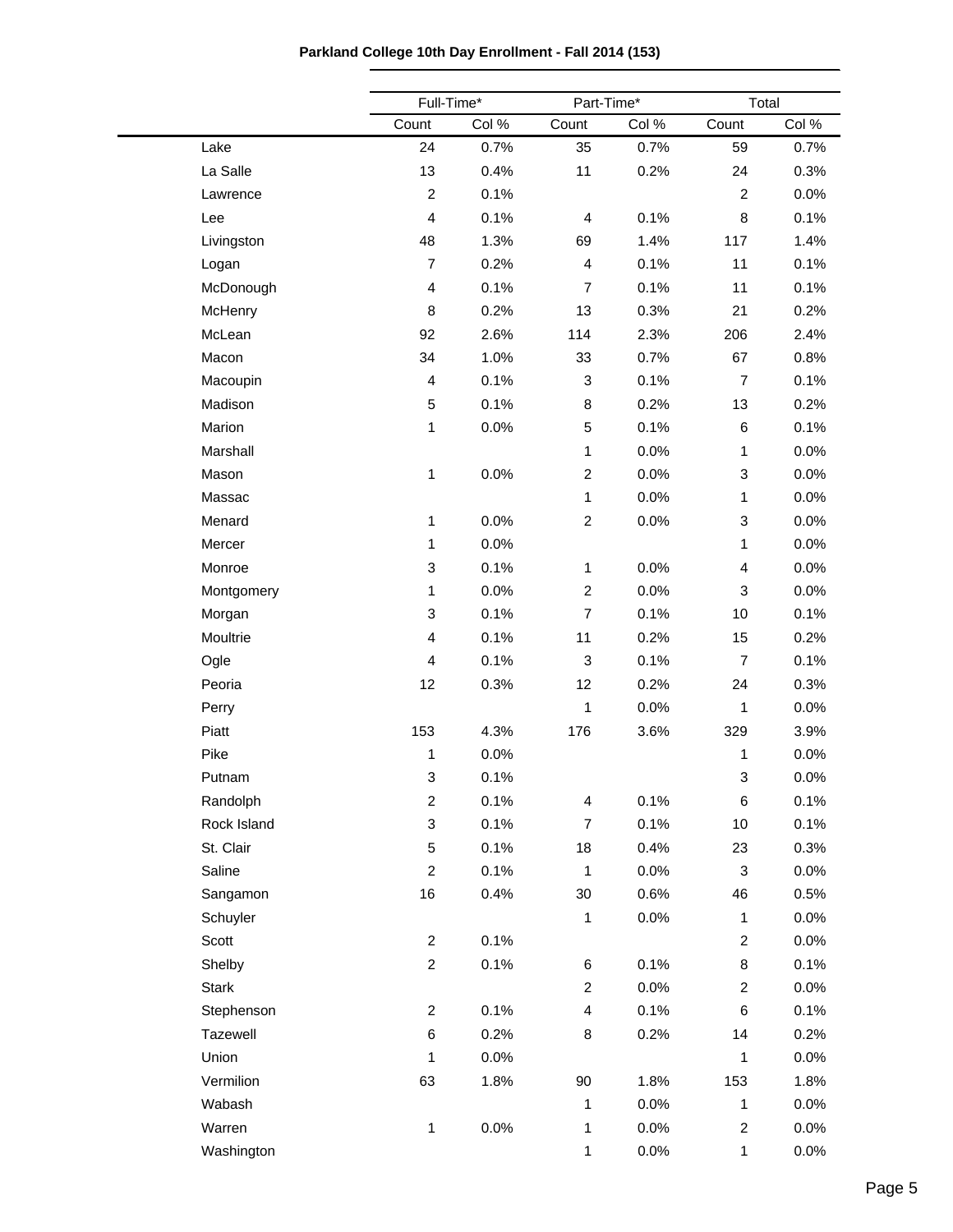**Parkland College 10th Day Enrollment - Fall 2014 (153)**

|                         |                | Full-Time* |       | Part-Time* | Total |        |
|-------------------------|----------------|------------|-------|------------|-------|--------|
|                         | Count          | Col %      | Count | Col %      | Count | Col %  |
| Wayne                   | 1              | $0.0\%$    | 1     | $0.0\%$    | 2     | 0.0%   |
| Whiteside               | 4              | 0.1%       | 4     | 0.1%       | 8     | 0.1%   |
| Will                    | 31             | 0.9%       | 50    | 1.0%       | 81    | 1.0%   |
| Williamson              | $\overline{2}$ | 0.1%       | 6     | 0.1%       | 8     | 0.1%   |
| Winnebago               | 5              | 0.1%       | 11    | 0.2%       | 16    | 0.2%   |
| Woodford                | 12             | 0.3%       | 9     | 0.2%       | 21    | 0.2%   |
| Correct/OOState/Foreign | 264            | 7.4%       | 143   | 2.9%       | 407   | 4.8%   |
| Total                   | 3575           | 100.0%     | 4868  | 100.0%     | 8443  | 100.0% |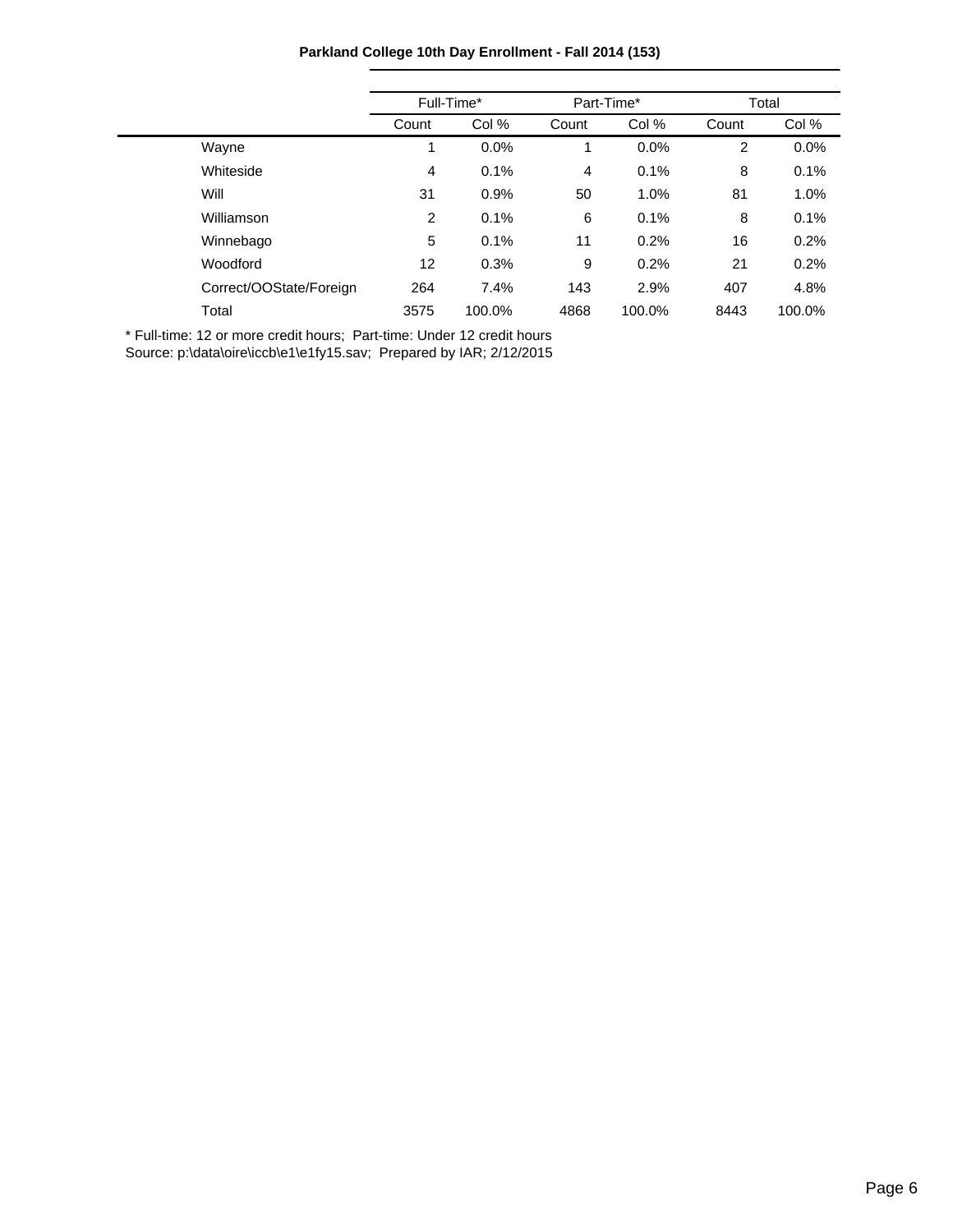|                                  |                            |                | Full-Time* | Part-Time*     |        |                | Total  |
|----------------------------------|----------------------------|----------------|------------|----------------|--------|----------------|--------|
|                                  |                            | Count          | Col %      | Count          | Col %  | Count          | Col %  |
| Out-of-District                  | Total                      | 739            | 100.0%     | 995            | 100.0% | 1734           | 100.0% |
|                                  | Kaskaskia Coll             | 4              | 0.5%       | $\overline{7}$ | 0.7%   | 11             | 0.6%   |
|                                  | Coll of DuPage             | 22             | 3.0%       | 49             | 4.9%   | 71             | 4.1%   |
|                                  | <b>Black Hawk Coll</b>     | $\overline{7}$ | 0.9%       | 6              | 0.6%   | 13             | 0.7%   |
|                                  | <b>Triton Coll</b>         | 15             | 2.0%       | 14             | 1.4%   | 29             | 1.7%   |
|                                  | Sauk Valley Comm Coll      | $\overline{7}$ | 0.9%       | 12             | 1.2%   | 19             | 1.1%   |
|                                  | Danville Area Comm Coll    | 60             | 8.1%       | 81             | 8.1%   | 141            | 8.1%   |
|                                  | City Coll of Chicago       | 142            | 19.2%      | 248            | 24.9%  | 390            | 22.5%  |
|                                  | Elgin Comm College         | 14             | 1.9%       | 19             | 1.9%   | 33             | 1.9%   |
|                                  | South Surburban Coll       | 11             | 1.5%       | 9              | 0.9%   | 20             | 1.2%   |
|                                  | Rock Valley Coll           | 10             | 1.4%       | 14             | 1.4%   | 24             | 1.4%   |
|                                  | William Rainey Harper Col  | 11             | 1.5%       | 17             | 1.7%   | 28             | 1.6%   |
|                                  | Il Valley Comm Coll        | 14             | 1.9%       | 13             | 1.3%   | 27             | 1.6%   |
|                                  | Il Central Coll            | 24             | 3.2%       | 20             | 2.0%   | 44             | 2.5%   |
|                                  | Prairie State Coll         | 17             | 2.3%       | 30             | 3.0%   | 47             | 2.7%   |
|                                  | <b>Waubonsee Comm Coll</b> | 19             | 2.6%       | 17             | 1.7%   | 36             | 2.1%   |
|                                  | Lake Land Coll             | 32             | 4.3%       | 54             | 5.4%   | 86             | 5.0%   |
|                                  | Carl Sandburg Coll         | 20             | 2.7%       | 31             | 3.1%   | 51             | 2.9%   |
|                                  | <b>Highland Coomm Coll</b> | 4              | 0.5%       | 8              | 0.8%   | 12             | 0.7%   |
|                                  | Kankakee Comm Coll         | 61             | 8.3%       | 34             | 3.4%   | 95             | 5.5%   |
|                                  | Rend Lake Coll             | $\overline{c}$ | 0.3%       | 8              | 0.8%   | 10             | 0.6%   |
|                                  | Southwestern II Coll       | 11             | 1.5%       | 24             | 2.4%   | 35             | 2.0%   |
|                                  | Kishwaukee Coll            | 3              | 0.4%       | 4              | 0.4%   | $\overline{7}$ | 0.4%   |
|                                  | Moraine Valley Comm Coll   | 17             | 2.3%       | 27             | 2.7%   | 44             | 2.5%   |
|                                  | Joliet Junior Coll         | 27             | 3.7%       | 34             | 3.4%   | 61             | 3.5%   |
|                                  | Lincoln Land Comm Coll     | 26             | 3.5%       | 40             | 4.0%   | 66             | 3.8%   |
|                                  | Morton College             | 3              | 0.4%       | 11             | 1.1%   | 14             | 0.8%   |
|                                  | McHenry County Coll        | $\overline{c}$ | 0.3%       | 10             | 1.0%   | 12             | 0.7%   |
|                                  | Il Eastern Comm Coll       | 4              | 0.5%       | 5              | 0.5%   | 9              | 0.5%   |
|                                  | John A Logan Coll          | $\overline{c}$ | 0.3%       | 9              | 0.9%   | 11             | 0.6%   |
|                                  | Shawnee Comm Coll          | 1              | 0.1%       |                |        | 1              | 0.1%   |
|                                  | Coll of Lake County        | 19             | 2.6%       | 27             | 2.7%   | 46             | 2.7%   |
|                                  | Southeastern II Coll       |                |            | $\overline{c}$ | 0.2%   | $\overline{c}$ | 0.1%   |
|                                  | Spoon River Coll           | 4              | 0.5%       | 4              | 0.4%   | 8              | 0.5%   |
|                                  | Oakton Comm Coll           | 16             | 2.2%       | 16             | 1.6%   | 32             | 1.8%   |
|                                  | Lewis & Clark Comm Coll    | 8              | 1.1%       | $\overline{7}$ | 0.7%   | 15             | 0.9%   |
|                                  | <b>Richland Comm Coll</b>  | 36             | 4.9%       | 36             | 3.6%   | 72             | 4.2%   |
|                                  | John Wood Comm Coll        | 4              | 0.5%       | 6              | 0.6%   | 10             | 0.6%   |
|                                  | <b>Heartland Comm Coll</b> | 60             | 8.1%       | 42             | 4.2%   | 102            | 5.9%   |
| <b>District</b><br>Instructional | Not shared/not chargeback  | 3510           | 98.2%      | 4626           | 95.0%  | 8136           | 96.4%  |
| Arrangement                      | Shared from another coll   | 15             | 0.4%       | 237            | 4.9%   | 252            | 3.0%   |

## **Parkland College 10th Day Enrollment - Fall 2014 (153)**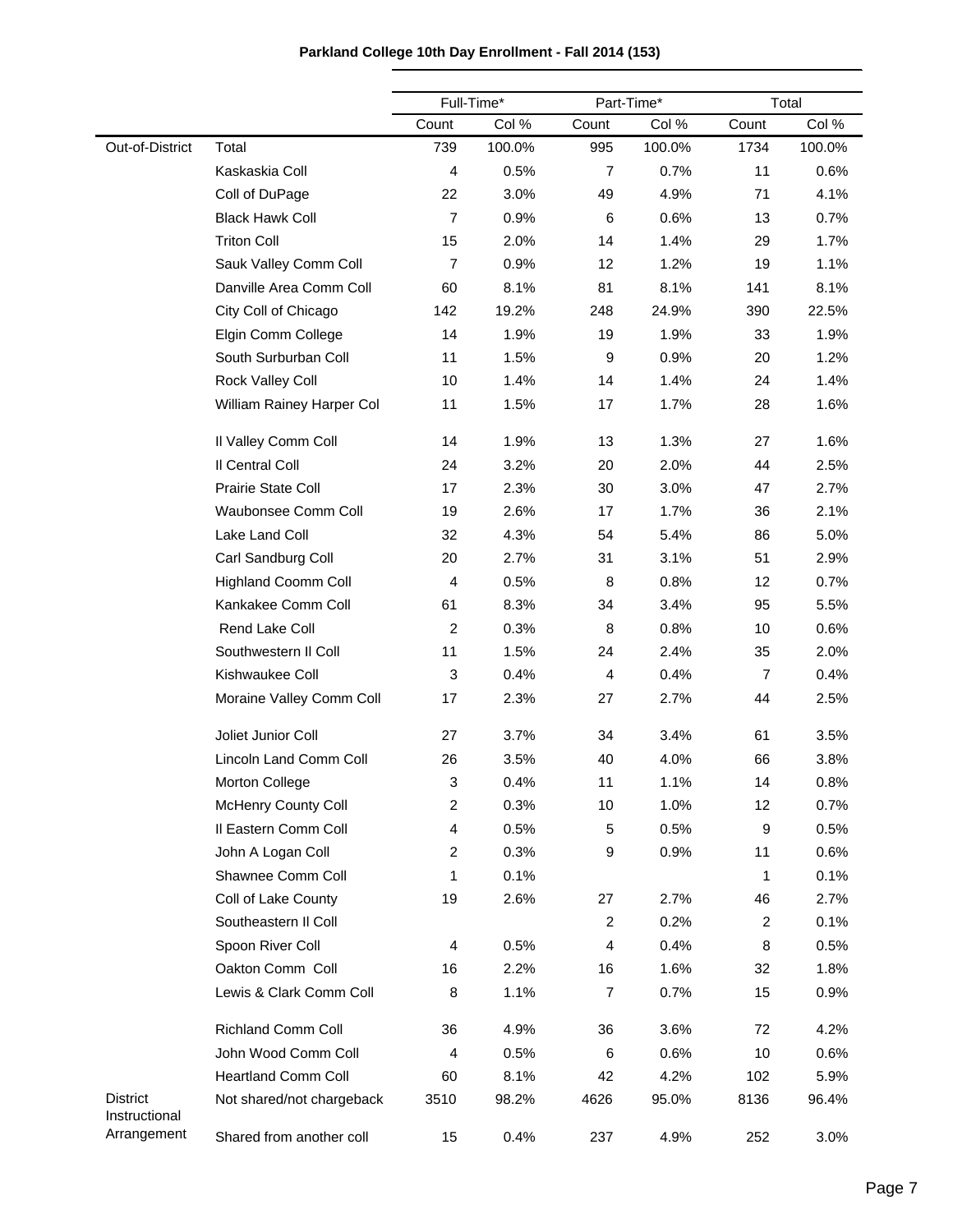|  |  | Parkland College 10th Day Enrollment - Fall 2014 (153) |  |  |
|--|--|--------------------------------------------------------|--|--|
|--|--|--------------------------------------------------------|--|--|

|            | Full-Time* |        | Part-Time* |        | Total |         |
|------------|------------|--------|------------|--------|-------|---------|
|            | Count      | Col %  | Count      | Col %  | Count | Col %   |
| Chargeback | 50         | 1.4%   | 5          | 0.1%   | 55    | $0.7\%$ |
| Total      | 3575       | 100.0% | 4868       | 100.0% | 8443  | 100.0%  |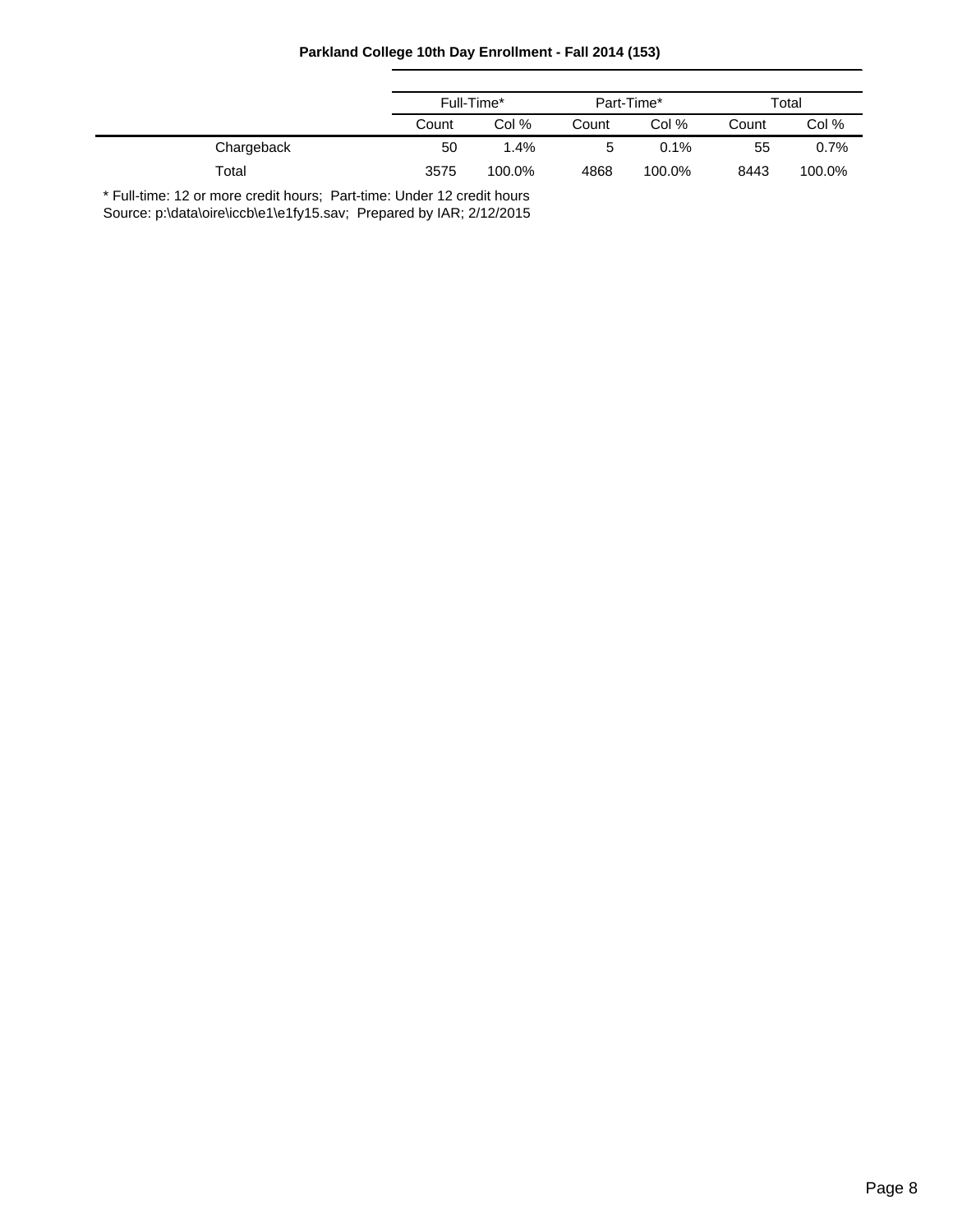**Parkland College 10th Day Enrollment - Fall 2014 (153)**

|              |                | Full-Time*     |        |                | Part-Time* |                | Total  |
|--------------|----------------|----------------|--------|----------------|------------|----------------|--------|
|              |                | Count          | Col %  | Count          | Col %      | Count          | Col %  |
| <b>State</b> | Arizona        | $\overline{c}$ | 0.1%   |                |            | $\overline{c}$ | 0.0%   |
|              | Arkansas       |                |        | $\mathbf{1}$   | 0.0%       | 1              | 0.0%   |
|              | California     | 7              | 0.2%   | 8              | 0.2%       | 15             | 0.2%   |
|              | Colorado       | 3              | 0.1%   |                |            | 3              | 0.0%   |
|              | Florida        | 3              | 0.1%   | $\mathbf{1}$   | 0.0%       | $\overline{4}$ | 0.0%   |
|              | Georgia        |                |        | 3              | 0.1%       | 3              | 0.0%   |
|              | Illinois       | 3269           | 91.4%  | 4704           | 96.6%      | 7973           | 94.4%  |
|              | Indiana        | 50             | 1.4%   | 13             | 0.3%       | 63             | 0.7%   |
|              | lowa           | 3              | 0.1%   | $\mathbf{1}$   | 0.0%       | 4              | 0.0%   |
|              | Kansas         | $\mathbf{1}$   | 0.0%   | 3              | 0.1%       | 4              | 0.0%   |
|              | Kentucky       | 6              | 0.2%   | 1              | 0.0%       | $\overline{7}$ | 0.1%   |
|              | Maryland       | $\overline{c}$ | 0.1%   | 1              | 0.0%       | 3              | 0.0%   |
|              | Massachusetts  | $\mathbf{1}$   | 0.0%   | $\overline{c}$ | 0.0%       | 3              | 0.0%   |
|              | Michigan       | $\overline{c}$ | 0.1%   | 5              | 0.1%       | $\overline{7}$ | 0.1%   |
|              | Minnesota      | $\mathbf{1}$   | 0.0%   |                |            | $\mathbf{1}$   | 0.0%   |
|              | Missouri       | 4              | 0.1%   | 4              | 0.1%       | 8              | 0.1%   |
|              | Montana        | $\mathbf{1}$   | 0.0%   |                |            | $\mathbf{1}$   | 0.0%   |
|              | Nevada         |                |        | 1              | 0.0%       | $\mathbf{1}$   | 0.0%   |
|              | New Jersey     | $\mathbf{1}$   | 0.0%   | 4              | 0.1%       | 5              | 0.1%   |
|              | New Mexico     | 1              | 0.0%   |                |            | $\mathbf{1}$   | 0.0%   |
|              | New York       | $\overline{c}$ | 0.1%   | $\overline{c}$ | 0.0%       | 4              | 0.0%   |
|              | North Carolina | $\overline{c}$ | 0.1%   |                |            | $\overline{2}$ | 0.0%   |
|              | Ohio           | $\mathbf{1}$   | 0.0%   |                |            | $\mathbf{1}$   | 0.0%   |
|              | Oklahoma       |                |        | 1              | 0.0%       | $\mathbf{1}$   | 0.0%   |
|              | Pennsylvania   | 6              | 0.2%   | $\overline{c}$ | 0.0%       | 8              | 0.1%   |
|              | South Carolina | 1              | 0.0%   |                |            | $\mathbf{1}$   | 0.0%   |
|              | Tennessee      | $\mathbf{1}$   | 0.0%   | 1              | 0.0%       | $\overline{c}$ | 0.0%   |
|              | Texas          | $\overline{c}$ | 0.1%   | 5              | 0.1%       | $\overline{7}$ | 0.1%   |
|              | Virginia       | $\overline{c}$ | 0.1%   | 3              | 0.1%       | 5              | 0.1%   |
|              | Washington     | $\overline{c}$ | 0.1%   | 1              | 0.0%       | 3              | 0.0%   |
|              | Wisconsin      | 3              | 0.1%   | 1              | 0.0%       | 4              | 0.0%   |
|              | Wyoming        | 1              | 0.0%   |                |            | 1              | 0.0%   |
|              | Puerto Rico    |                |        | 1              | 0.0%       | 1              | 0.0%   |
|              | Foreign        | 195            | 5.5%   | 99             | 2.0%       | 294            | 3.5%   |
|              | Total          | 3575           | 100.0% | 4868           | 100.0%     | 8443           | 100.0% |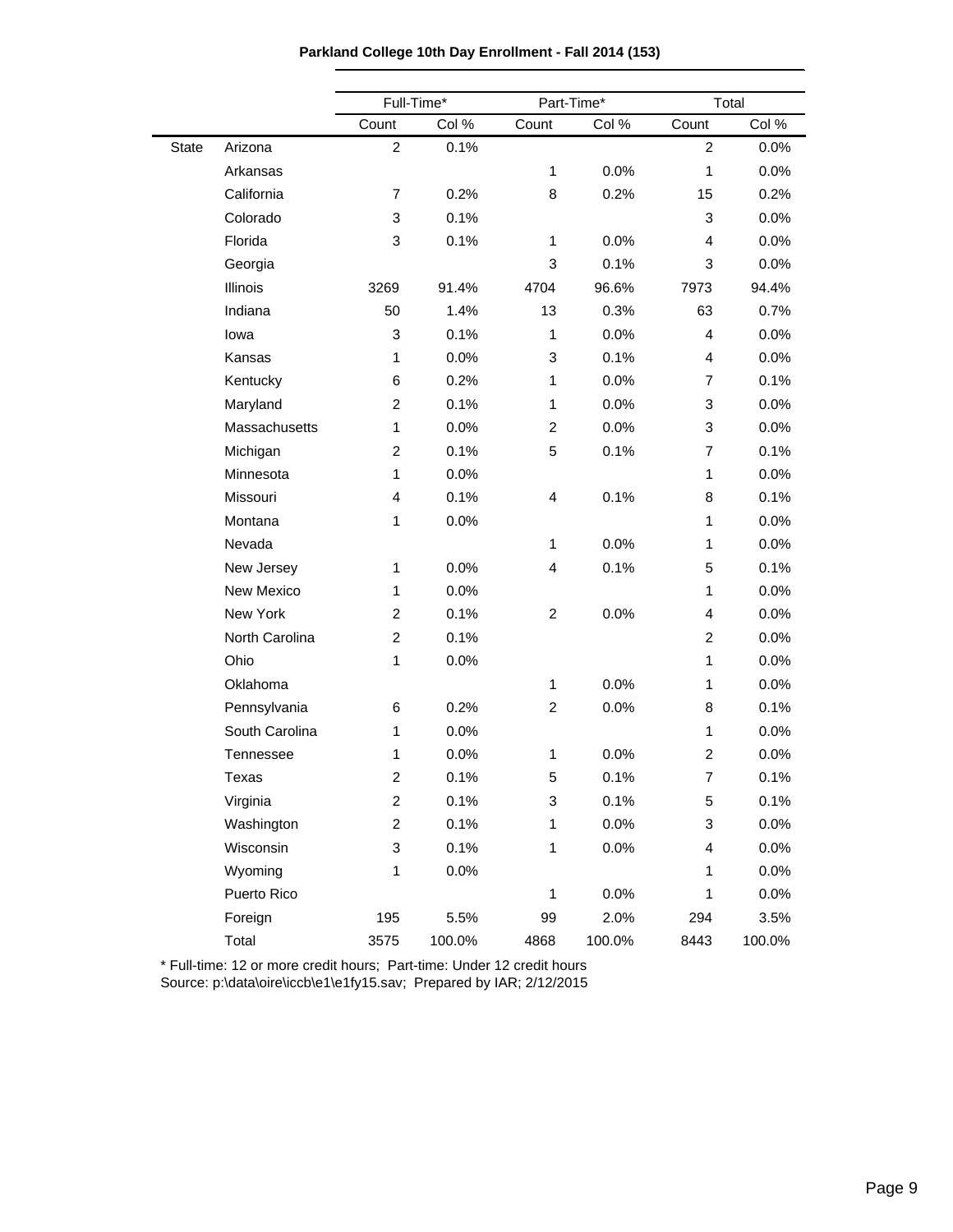**Parkland College 10th Day Enrollment - Fall 2014 (153)**

|                       |                 |                         | Full-Time* |                         | Part-Time* |                           | Total  |  |
|-----------------------|-----------------|-------------------------|------------|-------------------------|------------|---------------------------|--------|--|
|                       |                 | Count                   | Col %      | Count                   | Col %      | Count                     | Col %  |  |
| Student Major Program | Total           | 3575                    | 100.0%     | 4868                    | 100.0%     | 8443                      | 100.0% |  |
|                       | <b>B ABG</b>    | 12                      | 0.3%       | 1                       | 0.0%       | 13                        | 0.2%   |  |
|                       | <b>B ABL</b>    | 17                      | 0.5%       | 11                      | 0.2%       | 28                        | 0.3%   |  |
|                       | <b>B ABM</b>    | 52                      | 1.5%       | 12                      | 0.2%       | 64                        | 0.8%   |  |
|                       | <b>B ABR</b>    | $\mathbf 5$             | 0.1%       | $\overline{\mathbf{4}}$ | 0.1%       | 9                         | 0.1%   |  |
|                       | <b>B ABT</b>    | 16                      | 0.4%       | 3                       | 0.1%       | 19                        | 0.2%   |  |
|                       | <b>B ACC</b>    | 56                      | 1.6%       | 47                      | 1.0%       | 103                       | 1.2%   |  |
|                       | <b>B AGB</b>    | $\overline{\mathbf{4}}$ | 0.1%       | $\overline{c}$          | 0.0%       | 6                         | 0.1%   |  |
|                       | <b>B CCP</b>    | 1                       | 0.0%       | $\overline{c}$          | 0.0%       | $\ensuremath{\mathsf{3}}$ | 0.0%   |  |
|                       | <b>B EQM</b>    | 12                      | 0.3%       | $\overline{\mathbf{4}}$ | 0.1%       | 16                        | 0.2%   |  |
|                       | <b>BETR</b>     | $\overline{2}$          | 0.1%       | 1                       | 0.0%       | $\ensuremath{\mathsf{3}}$ | 0.0%   |  |
|                       | <b>B FLD</b>    |                         |            | $\overline{c}$          | 0.0%       | $\overline{c}$            | 0.0%   |  |
|                       | <b>B</b> GIS    |                         |            | $\overline{c}$          | 0.0%       | $\overline{c}$            | 0.0%   |  |
|                       | <b>B HCM</b>    | 15                      | 0.4%       | 8                       | 0.2%       | 23                        | 0.3%   |  |
|                       | <b>BHIF</b>     | $\mathbf{1}$            | 0.0%       |                         |            | 1                         | 0.0%   |  |
|                       | <b>B HIH</b>    | 14                      | 0.4%       | 9                       | 0.2%       | 23                        | 0.3%   |  |
|                       | <b>BHIR</b>     | 14                      | 0.4%       | 13                      | 0.3%       | 27                        | 0.3%   |  |
|                       | <b>B IND</b>    | 6                       | 0.2%       | $\overline{7}$          | 0.1%       | 13                        | 0.2%   |  |
|                       | <b>BINT</b>     | 3                       | 0.1%       |                         |            | 3                         | 0.0%   |  |
|                       | <b>B MGT</b>    | 47                      | 1.3%       | 83                      | 1.7%       | 130                       | 1.5%   |  |
|                       | <b>B MKT</b>    | 14                      | 0.4%       | 17                      | 0.3%       | 31                        | 0.4%   |  |
|                       | C TFL           |                         |            | $\mathbf{1}$            | 0.0%       | $\mathbf{1}$              | 0.0%   |  |
|                       | E ACR           | 27                      | 0.8%       | 16                      | 0.3%       | 43                        | 0.5%   |  |
|                       | E AFT           | 36                      | 1.0%       | $\overline{c}$          | 0.0%       | 38                        | 0.5%   |  |
|                       | E AMT           | $\mathbf{1}$            | 0.0%       | 3                       | 0.1%       | $\overline{\mathbf{r}}$   | 0.0%   |  |
|                       | E AUS           | $\overline{c}$          | 0.1%       |                         |            | $\overline{c}$            | 0.0%   |  |
|                       | E AUT           | 54                      | 1.5%       | 28                      | 0.6%       | 82                        | 1.0%   |  |
|                       | E BCR           | $\sqrt{5}$              | 0.1%       | 1                       | 0.0%       | 6                         | 0.1%   |  |
|                       | E BLA           | $\mathbf{1}$            | 0.0%       |                         |            | 1                         | 0.0%   |  |
|                       | $\mathsf E$ CCA |                         |            | 1                       | 0.0%       | 1                         | 0.0%   |  |
|                       | E CCD           |                         |            | $\mathbf{1}$            | 0.0%       | $\mathbf{1}$              | 0.0%   |  |
|                       | $\mathsf E$ CDB | 14                      | 0.4%       | 8                       | 0.2%       | 22                        | 0.3%   |  |
|                       | E CDG           | $\mathbf{1}$            | 0.0%       | 1                       | 0.0%       | $\overline{c}$            | 0.0%   |  |
|                       | E CDM           | 22                      | 0.6%       | 9                       | 0.2%       | 31                        | 0.4%   |  |
|                       | E CDS           | 8                       | 0.2%       | $\overline{c}$          | 0.0%       | 10                        | 0.1%   |  |
|                       | E CMD           | $\mathbf{1}$            | 0.0%       | 1                       | 0.0%       | $\overline{c}$            | 0.0%   |  |
|                       | E CNH           | 31                      | 0.9%       | 3                       | 0.1%       | 34                        | 0.4%   |  |
|                       | E CTT           |                         |            | $\overline{\mathbf{4}}$ | 0.1%       | $\overline{4}$            | 0.0%   |  |
|                       | E ECS           | 11                      | 0.3%       | 13                      | 0.3%       | 24                        | 0.3%   |  |
|                       | E EIW           |                         |            | 10                      | 0.2%       | 10                        | 0.1%   |  |
|                       | E ELP           | 4                       | 0.1%       | 3                       | 0.1%       | 7                         | 0.1%   |  |
|                       | E ENS           | 162                     | 4.5%       | 50                      | 1.0%       | 212                       | 2.5%   |  |
|                       | E ERW           |                         |            | $\mathbf{1}$            | 0.0%       | $\mathbf{1}$              | 0.0%   |  |
|                       | E HAC           | 17                      | 0.5%       | 15                      | 0.3%       | 32                        | 0.4%   |  |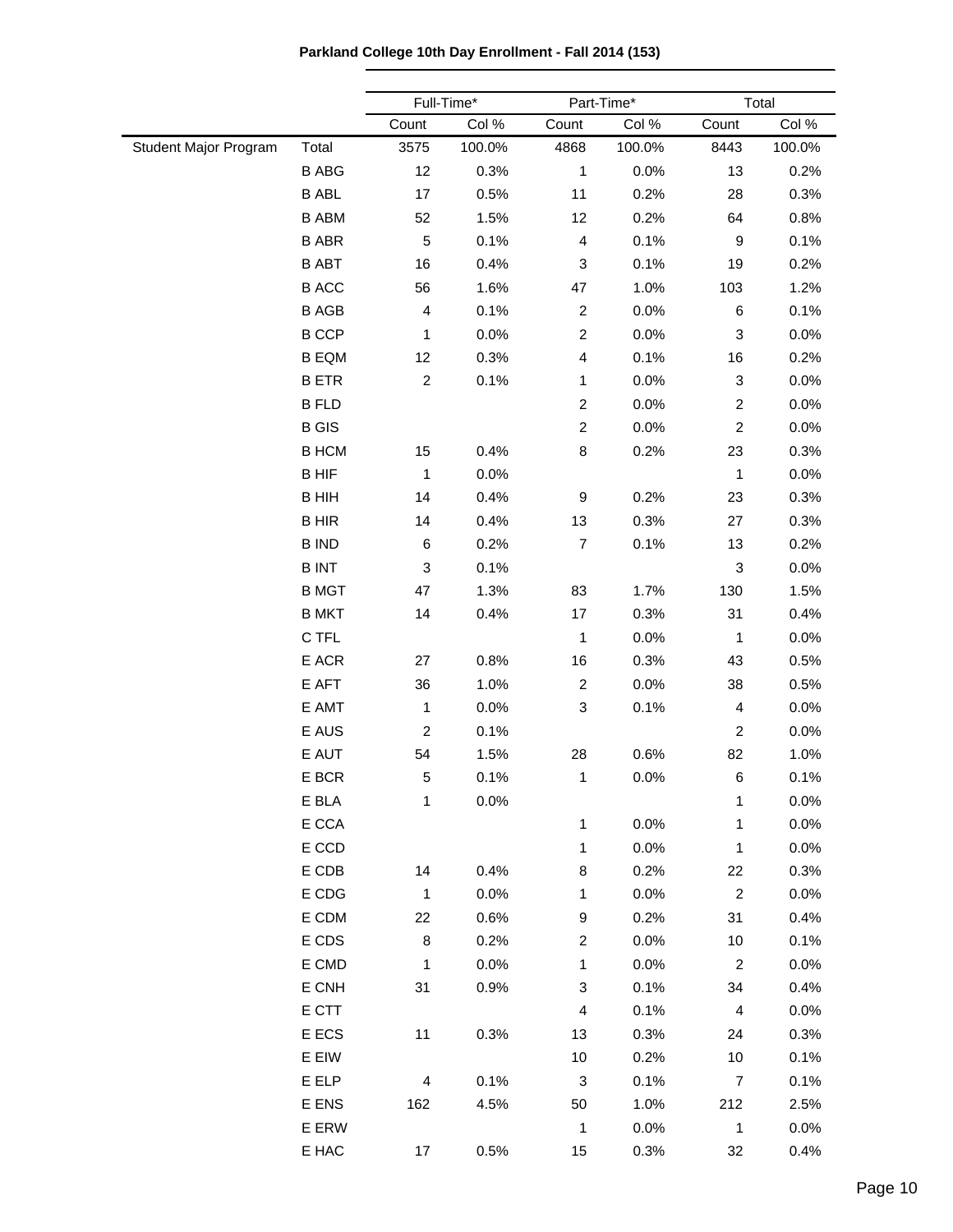**Parkland College 10th Day Enrollment - Fall 2014 (153)**

|              | Full-Time*              |       |                | Part-Time* |                  | Total |  |  |
|--------------|-------------------------|-------|----------------|------------|------------------|-------|--|--|
|              | Count                   | Col % | Count          | Col %      | Count            | Col % |  |  |
| E HVC        | $\overline{2}$          | 0.1%  | $\overline{7}$ | 0.1%       | 9                | 0.1%  |  |  |
| E IMT        |                         |       | 6              | 0.1%       | 6                | 0.1%  |  |  |
| E IWT        | $\overline{2}$          | 0.1%  | 4              | 0.1%       | 6                | 0.1%  |  |  |
| E MFG        | 35                      | 1.0%  | 20             | 0.4%       | 55               | 0.7%  |  |  |
| E MFT        |                         |       | 4              | 0.1%       | 4                | 0.0%  |  |  |
| E PET        | 52                      | 1.5%  | 8              | 0.2%       | 60               | 0.7%  |  |  |
| E PFT        |                         |       | 8              | 0.2%       | 8                | 0.1%  |  |  |
| F AAD        | 41                      | 1.1%  | 33             | 0.7%       | 74               | 0.9%  |  |  |
| F AAE        | $\overline{\mathbf{4}}$ | 0.1%  | 9              | 0.2%       | 13               | 0.2%  |  |  |
| F ENT        | 7                       | 0.2%  | $\overline{c}$ | 0.0%       | $\boldsymbol{9}$ | 0.1%  |  |  |
| F GDI        |                         |       | $\mathbf{1}$   | 0.0%       | 1                | 0.0%  |  |  |
| F GDS        | 27                      | 0.8%  | 24             | 0.5%       | 51               | 0.6%  |  |  |
| F GPP        |                         |       | $\mathbf{1}$   | 0.0%       | 1                | 0.0%  |  |  |
| F MCB        | 9                       | 0.3%  | 10             | 0.2%       | 19               | 0.2%  |  |  |
| F MCC        | $\overline{\mathbf{4}}$ | 0.1%  | 10             | 0.2%       | 14               | 0.2%  |  |  |
| F MPH        | 13                      | 0.4%  | 8              | 0.2%       | 21               | 0.2%  |  |  |
| F MPR        | $\sqrt{2}$              | 0.1%  |                |            | $\boldsymbol{2}$ | 0.0%  |  |  |
| F MSE        | $\overline{7}$          | 0.2%  | 6              | 0.1%       | 13               | 0.2%  |  |  |
| F MSP        | 10                      | 0.3%  | 9              | 0.2%       | 19               | 0.2%  |  |  |
| G CMA        |                         |       | 9              | 0.2%       | $\boldsymbol{9}$ | 0.1%  |  |  |
| G DHG        | 59                      | 1.7%  | $\mathbf{1}$   | 0.0%       | 60               | 0.7%  |  |  |
| G DTP        | $\sqrt{3}$              | 0.1%  | 3              | 0.1%       | 6                | 0.1%  |  |  |
| G EMA        |                         |       | 4              | 0.1%       | 4                | 0.0%  |  |  |
| <b>G EMT</b> | 6                       | 0.2%  | 17             | 0.3%       | 23               | 0.3%  |  |  |
| G MAS        | 5                       | 0.1%  | 23             | 0.5%       | 28               | 0.3%  |  |  |
| G MSG        | $\overline{c}$          | 0.1%  | 13             | 0.3%       | 15               | 0.2%  |  |  |
| <b>G NAS</b> | 1                       | 0.0%  | 15             | 0.3%       | 16               | 0.2%  |  |  |
| <b>G NUR</b> | 59                      | 1.7%  | 138            | 2.8%       | 197              | 2.3%  |  |  |
| <b>G OTA</b> | 22                      | 0.6%  | 16             | 0.3%       | 38               | 0.5%  |  |  |
| <b>GRTT</b>  | $\boldsymbol{2}$        | 0.1%  | 15             | 0.3%       | 17               | 0.2%  |  |  |
| <b>G SUR</b> | 22                      | 0.6%  | 15             | 0.3%       | 37               | 0.4%  |  |  |
| <b>G VTT</b> | 45                      | 1.3%  | 24             | 0.5%       | 69               | 0.8%  |  |  |
| G XCT        |                         |       | 5              | 0.1%       | 5                | 0.1%  |  |  |
| G XMR        |                         |       | $\mathbf{1}$   | 0.0%       | 1                | 0.0%  |  |  |
| G XRA        | 12                      | 0.3%  | $\overline{c}$ | 0.0%       | 14               | 0.2%  |  |  |
| H GAA        | 557                     | 15.6% | 348            | 7.1%       | 905              | 10.7% |  |  |
| N ASG        | 947                     | 26.5% | 448            | 9.2%       | 1395             | 16.5% |  |  |
| N FTR        | $\mathbf{1}$            | 0.0%  | 8              | 0.2%       | $\boldsymbol{9}$ | 0.1%  |  |  |
| <b>OCCUP</b> | 142                     | 4.0%  | 238            | 4.9%       | 380              | 4.5%  |  |  |
|              |                         |       | $\overline{2}$ |            | $\overline{c}$   |       |  |  |
| S CDA        |                         |       | $\overline{2}$ | $0.0\%$    |                  | 0.0%  |  |  |
| S CDE        |                         |       |                | 0.0%       | $\boldsymbol{2}$ | 0.0%  |  |  |
| S CHD        | 20                      | 0.6%  | 51             | 1.0%       | 71               | 0.8%  |  |  |
| S CJS        | 70                      | 2.0%  | 46             | 0.9%       | 116              | 1.4%  |  |  |
| SFST         | 10                      | 0.3%  | 19             | 0.4%       | 29               | 0.3%  |  |  |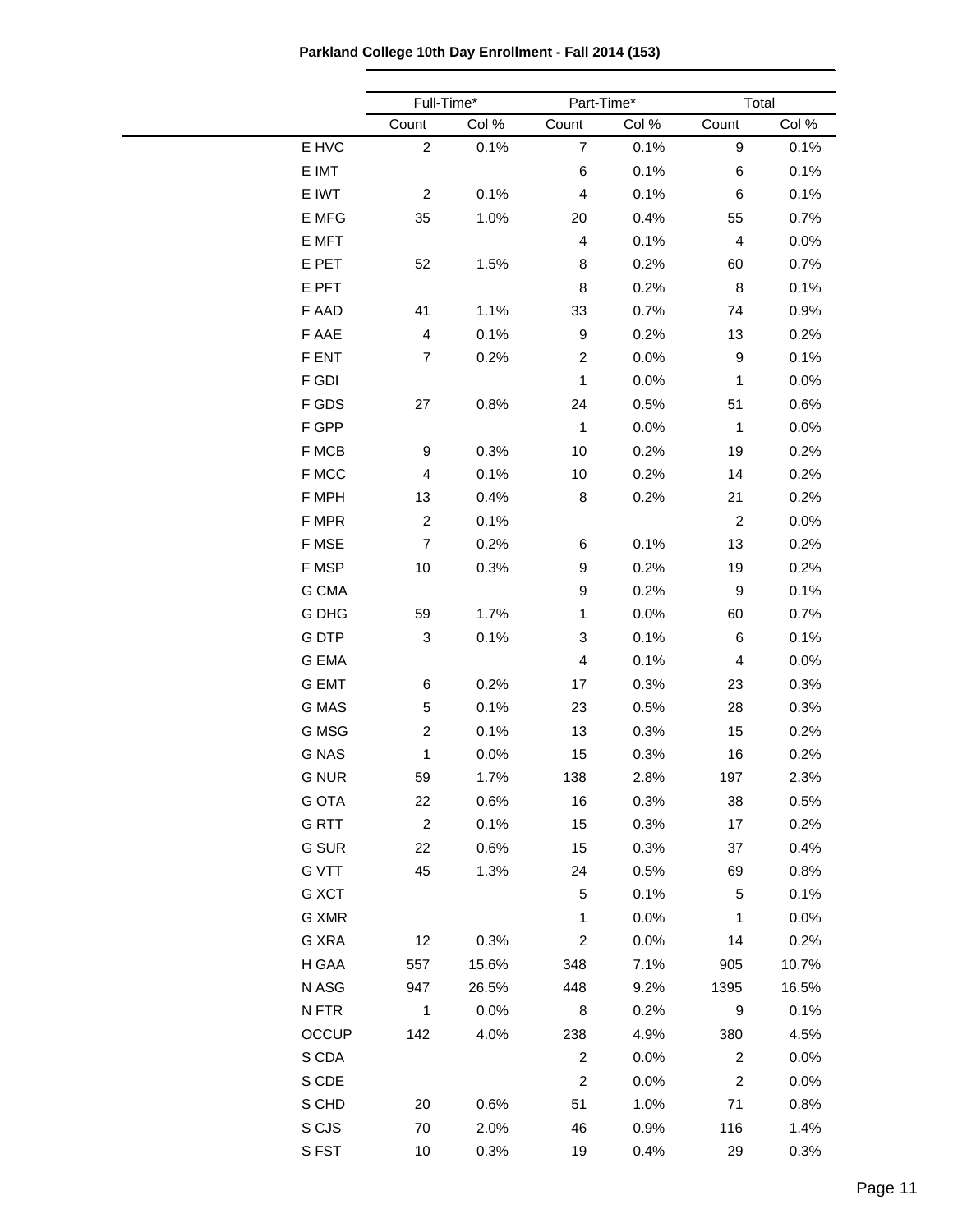**Parkland College 10th Day Enrollment - Fall 2014 (153)**

|             |               | Full-Time*              |        | Part-Time*       |        | Total          |        |
|-------------|---------------|-------------------------|--------|------------------|--------|----------------|--------|
|             |               | Count                   | Col %  | Count            | Col %  | Count          | Col %  |
|             | T ASP         |                         |        | $\mathbf{1}$     | 0.0%   | $\mathbf{1}$   | 0.0%   |
|             | T BKP         | $\mathbf{1}$            | 0.0%   | $\boldsymbol{2}$ | 0.0%   | 3              | 0.0%   |
|             | T CMS         | 13                      | 0.4%   | $\boldsymbol{9}$ | 0.2%   | 22             | 0.3%   |
|             | <b>T CNA</b>  | 51                      | 1.4%   | 37               | 0.8%   | 88             | 1.0%   |
|             | T CPL         | 18                      | 0.5%   | 16               | 0.3%   | 34             | 0.4%   |
|             | T CSM         |                         |        | 1                | 0.0%   | $\mathbf{1}$   | 0.0%   |
|             | T DGM         | 51                      | 1.4%   | 31               | 0.6%   | 82             | 1.0%   |
|             | T IPR         | $\mathbf{1}$            | 0.0%   | $\overline{c}$   | 0.0%   | 3              | 0.0%   |
|             | <b>TLIN</b>   |                         |        | $\overline{c}$   | 0.0%   | $\overline{c}$ | 0.0%   |
|             | T MSA         |                         |        | $\mathbf 1$      | 0.0%   | 1              | 0.0%   |
|             | T MSO         |                         |        | $\mathbf 1$      | 0.0%   | $\mathbf 1$    | 0.0%   |
|             | T NET         | $\mathbf{1}$            | 0.0%   | 1                | 0.0%   | $\overline{c}$ | 0.0%   |
|             | T OCA         | 35                      | 1.0%   | 33               | 0.7%   | 68             | 0.8%   |
|             | T OCP         |                         |        | $\overline{c}$   | 0.0%   | $\overline{c}$ | 0.0%   |
|             | T OOS         | $\overline{\mathbf{4}}$ | 0.1%   |                  |        | 4              | 0.0%   |
|             | <b>TVGW</b>   | $\mathbf{1}$            | 0.0%   | 1                | 0.0%   | $\overline{c}$ | 0.0%   |
|             | T WSM         |                         |        | 1                | 0.0%   | $\mathbf 1$    | 0.0%   |
|             | X CDL         |                         |        | 18               | 0.4%   | 18             | 0.2%   |
|             | Y AB2         |                         |        | $\mathbf 5$      | 0.1%   | $\mathbf 5$    | 0.1%   |
|             | Y AB3         |                         |        | 17               | 0.3%   | 17             | 0.2%   |
|             | Y AB4         |                         |        | 31               | 0.6%   | 31             | 0.4%   |
|             | Y AS5         | 1                       | 0.0%   | 21               | 0.4%   | 22             | 0.3%   |
|             | Y AS6         | $\mathbf{1}$            | 0.0%   | 15               | 0.3%   | 16             | 0.2%   |
|             | Y EL1         |                         |        | $\overline{7}$   | 0.1%   | $\overline{7}$ | 0.1%   |
|             | Y EL2         |                         |        | 46               | 0.9%   | 46             | 0.5%   |
|             | Y EL3         |                         |        | 23               | 0.5%   | 23             | 0.3%   |
|             | Y EL4         |                         |        | 12               | 0.2%   | 12             | 0.1%   |
|             | Y EL5         |                         |        | 13               | 0.3%   | 13             | 0.2%   |
|             | Y GSU         | 509                     | 14.2%  | 2485             | 51.0%  | 2994           | 35.5%  |
| Degree Type | 1799          | 142                     | 4.0%   | 238              | 4.9%   | 380            | 4.5%   |
|             | AA            | 557                     | 15.6%  | 342              | 7.0%   | 899            | 10.6%  |
|             | AAS           | 1106                    | 30.9%  | 824              | 16.9%  | 1930           | 22.9%  |
|             | AES           | 162                     | 4.5%   | 50               | 1.0%   | 212            | 2.5%   |
|             | AFA           | 62                      | 1.7%   | 57               | 1.2%   | 119            | 1.4%   |
|             | AGS           | 509                     | 14.2%  | 2485             | 51.0%  | 2994           | 35.5%  |
|             | ${\sf AS}$    | 947                     | 26.5%  | 448              | 9.2%   | 1395           | 16.5%  |
|             | $\mathsf{CE}$ | $\overline{2}$          | 0.1%   | 196              | 4.0%   | 198            | 2.3%   |
|             | CER           | 88                      | 2.5%   | 228              | 4.7%   | 316            | 3.7%   |
|             | Total         | 3575                    | 100.0% | 4868             | 100.0% | 8443           | 100.0% |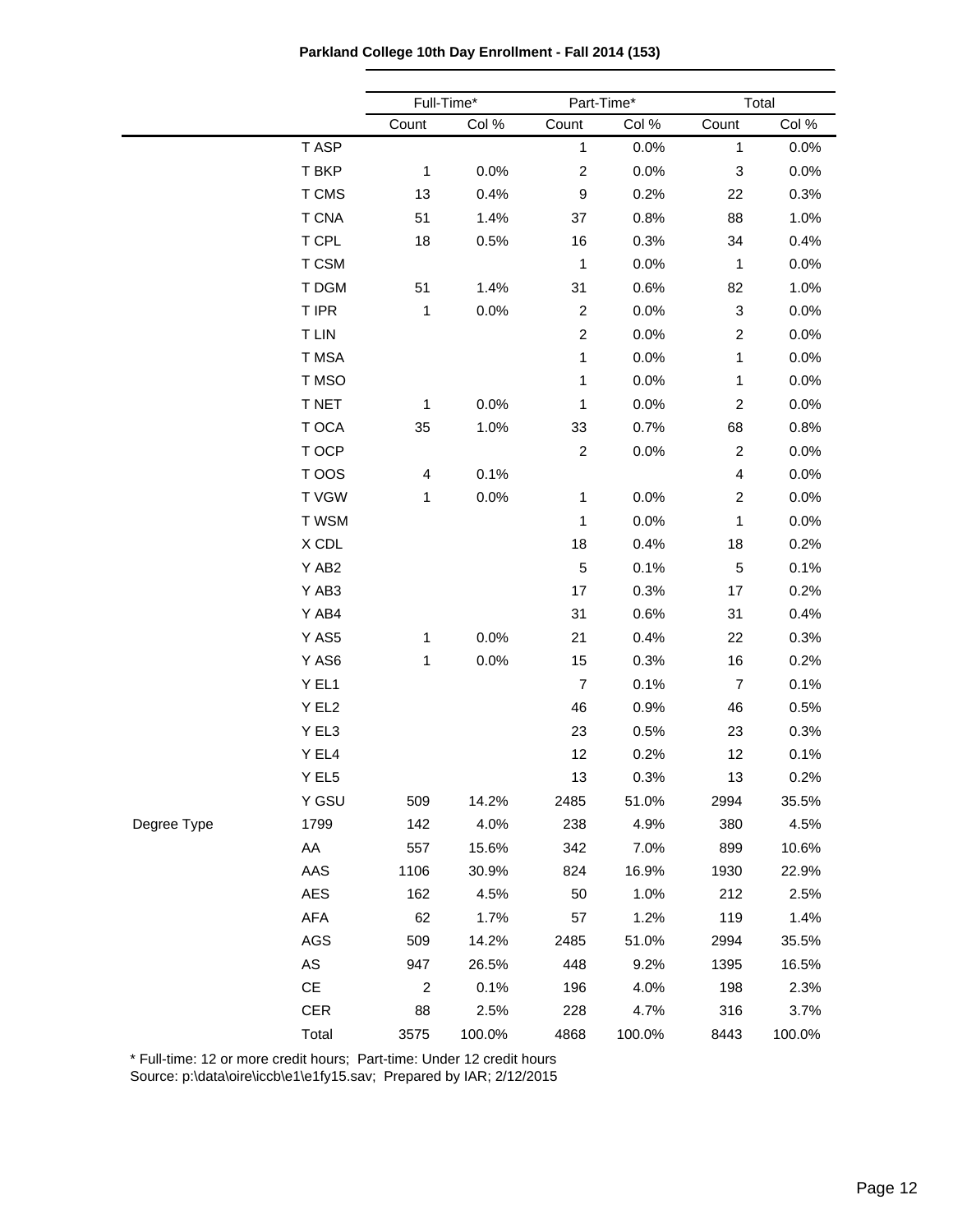|                     |                                             |                | Full-Time* | Part-Time*     |        | Total          |        |
|---------------------|---------------------------------------------|----------------|------------|----------------|--------|----------------|--------|
|                     |                                             | Count          | Col %      | Count          | Col %  | Count          | Col %  |
| <b>Transfer</b>     | Total                                       | 133            | 100.0%     | 68             | 100.0% | 201            | 100.0% |
| Institution<br>Name | Unknown Institution                         | 1              | 0.8%       |                |        | 1              | 0.5%   |
|                     | Carl Sandburg College                       | 1              | 0.8%       |                |        | 1              | 0.5%   |
|                     | College of DuPage                           |                |            | 1              | 1.5%   | 1              | 0.5%   |
|                     | College of Lake County                      | 1              | 0.8%       | 1              | 1.5%   | $\overline{c}$ | 1.0%   |
|                     | Columbia College                            | 1              | 0.8%       |                |        | 1              | 0.5%   |
|                     | Danville Area Community<br>College          | 11             | 8.3%       | 10             | 14.7%  | 21             | 10.4%  |
|                     | Eastern Illinois University                 | 3              | 2.3%       |                |        | 3              | 1.5%   |
|                     | <b>Elgin Community College</b>              | 1              | 0.8%       | 1              | 1.5%   | $\overline{c}$ | 1.0%   |
|                     | Harold Washington College<br>(Loop College) | 3              | 2.3%       |                |        | 3              | 1.5%   |
|                     | Harry S Truman College                      | 1              | 0.8%       |                |        | 1              | 0.5%   |
|                     | <b>Heartland Community</b><br>College       | 4              | 3.0%       | 3              | 4.4%   | $\overline{7}$ | 3.5%   |
|                     | <b>Highland Community</b><br>College        | $\overline{c}$ | 1.5%       |                |        | $\overline{c}$ | 1.0%   |
|                     | Illinois Benedictine College                | 1              | 0.8%       |                |        | 1              | 0.5%   |
|                     | Illinois Central College                    | 6              | 4.5%       | 1              | 1.5%   | 7              | 3.5%   |
|                     | <b>Illinois State University</b>            | 2              | 1.5%       | 1              | 1.5%   | 3              | 1.5%   |
|                     | <b>Illinois Valley Community</b><br>College | 3              | 2.3%       | 3              | 4.4%   | 6              | 3.0%   |
|                     | Joliet Junior College                       | 4              | 3.0%       | 1              | 1.5%   | 5              | 2.5%   |
|                     | Kankakee Community<br>College               | 8              | 6.0%       | 3              | 4.4%   | 11             | 5.5%   |
|                     | Kaskaskia College                           | 4              | 3.0%       |                |        | 4              | 2.0%   |
|                     | Kishwaukee College                          | 3              | 2.3%       |                |        | 3              | 1.5%   |
|                     | Lake Land College                           | 10             | 7.5%       | 12             | 17.6%  | 22             | 10.9%  |
|                     | Lewis & Clark Community<br>College          | 1              | 0.8%       |                |        | 1              | 0.5%   |
|                     | <b>Lincoln Land Community</b><br>College    | $\overline{c}$ | 1.5%       | 1              | 1.5%   | 3              | 1.5%   |
|                     | <b>McHenry County College</b>               |                |            | $\overline{2}$ | 2.9%   | $\overline{c}$ | 1.0%   |
|                     | <b>Millikin University</b>                  |                |            | 1              | 1.5%   | 1              | 0.5%   |
|                     | Moraine Valley Comm.<br>College             | 6              | 4.5%       |                |        | 6              | 3.0%   |
|                     | Northeastern Illinois<br>University         | 3              | 2.3%       |                |        | 3              | 1.5%   |
|                     | Northern Illinois University                | 1              | 0.8%       |                |        | 1              | 0.5%   |
|                     | Oakton Community College                    | 1              | 0.8%       | $\overline{2}$ | 2.9%   | 3              | 1.5%   |
|                     | Olive-Harvey College                        | 1              | 0.8%       |                |        | 1              | 0.5%   |
|                     | <b>Olney Central College</b>                |                |            | $\overline{2}$ | 2.9%   | $\overline{c}$ | 1.0%   |
|                     | Prairie State College                       | 3              | 2.3%       |                |        | 3              | 1.5%   |
|                     | Quincy College                              |                |            | 1              | 1.5%   | 1              | 0.5%   |
|                     | Ray College of Design                       |                |            | 1              | 1.5%   | 1              | 0.5%   |
|                     | Richard J. Daley College                    |                |            | 1              | 1.5%   | 1              | 0.5%   |